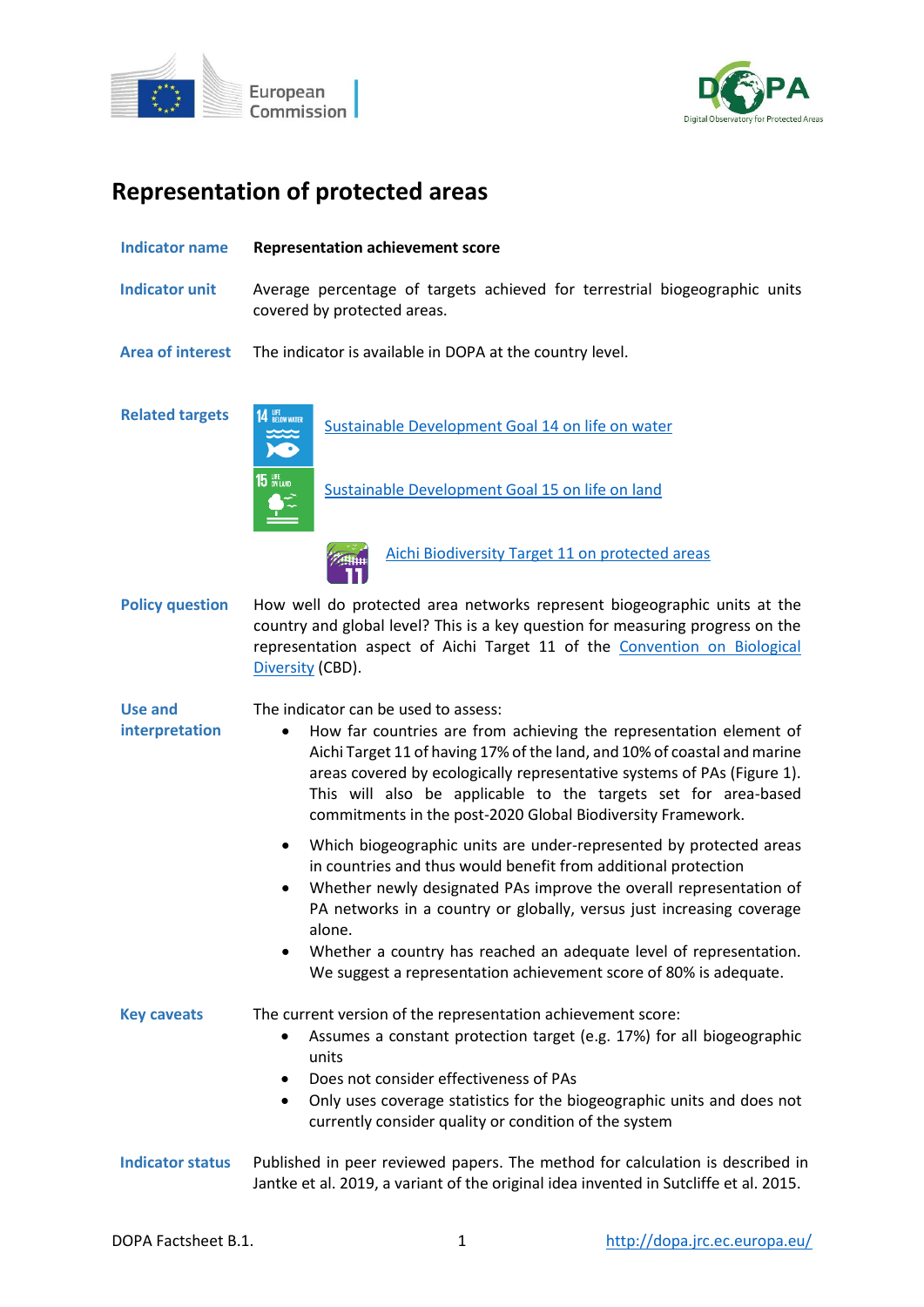## **Available data and resources**

- **Data available** DOPA Explorer [\(http://dopa-explorer.jrc.ec.europa.eu/\)](http://dopa-explorer.jrc.ec.europa.eu/) provides typical metrics such as the amount of protection for each terrestrial ecoregion within a country; the relative contribution that a country is making to the protection of an ecoregion worldwide; and the number of different ecoregions falling within a particular protected area.
- **Data updates** Planned with each update of DOPA.
- **Codes** The simple calculation is documented in Jantke *et al.* (2019) and downloadable as a *R* [package.](https://github.com/KerstinJantke/ConsTarget)

Additional guidance from the curators of the World Database on Protected Areas can be found at [https://www.protectedplanet.net/c/calculating](https://www.protectedplanet.net/c/calculating-protected-area-coverage)[protected-area-coverage](https://www.protectedplanet.net/c/calculating-protected-area-coverage)



## **Methodology**

Fig 1. An example of how well each country's Protect Area network represents unique biogeographic units.

**Methodology** The DOPA uses the Global Administrative Unit Layers (GAUL) to compute protected area coverage of countries. PA coverage statistics are also calculated for terrestrial ecoregions because these represent more meaningful entities within which to analyze the ecological representativeness of the global protected area network (Figure 1). The terrestrial ecoregion boundaries used in the DOPA are provided by WWF, the Nature Conservancy and partners. The Terrestrial Ecoregions of the World (TEoW) dataset identifies 827 ecoregions (Olson *et al.*, 2001). These biogeographic classification systems can help ensure that the full range of ecosystems is represented in global and regional conservation and development strategies.

> Following current practice, the UNESCO Man and Biosphere Reserves are not included in the calculations, as many of their buffer areas do not meet the IUCN's protected area definition (Watson *et al.*, 2014; UNEP-WMC & IUCN, 2016). PAs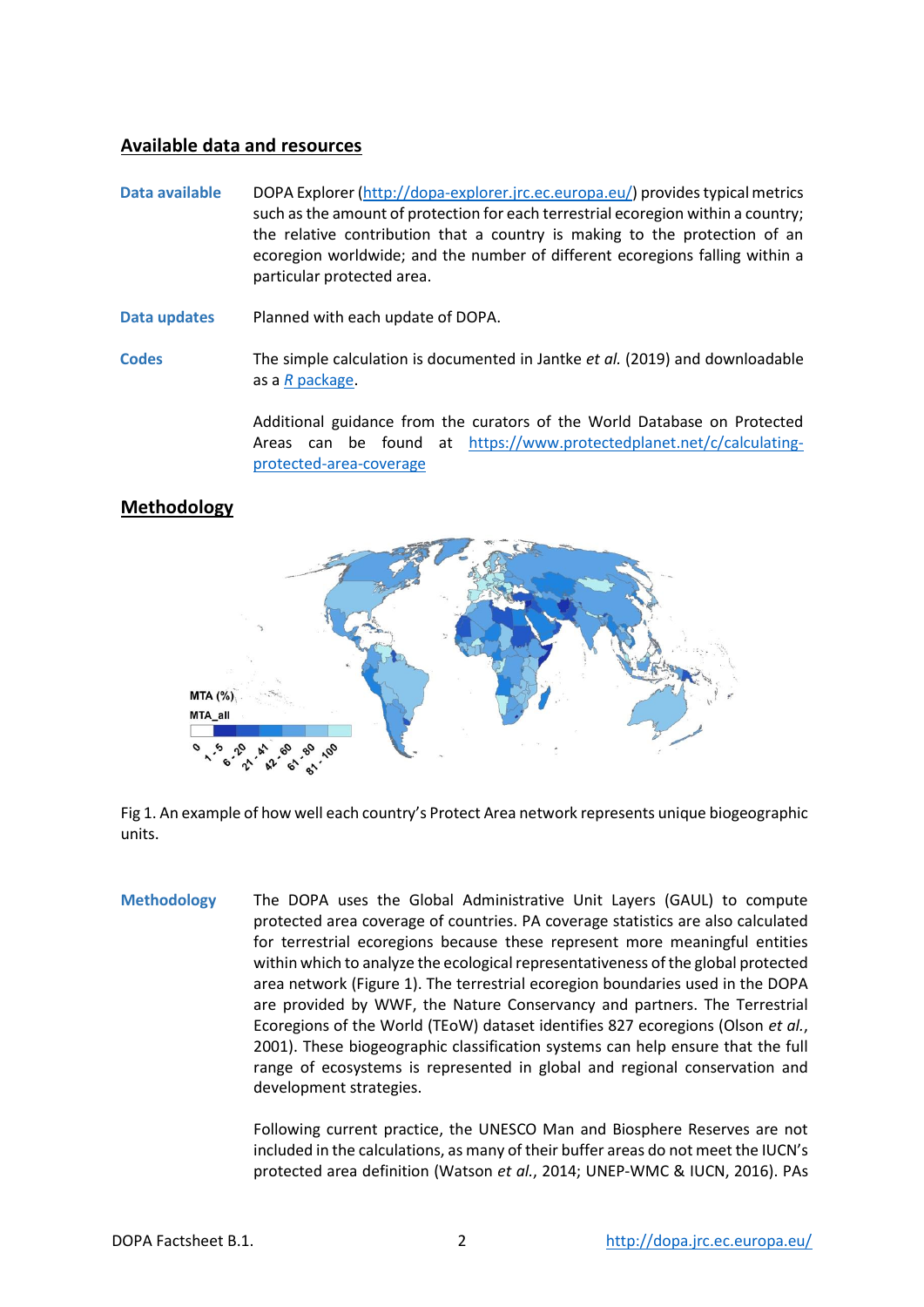that are proposed (but not yet fully designated or established) and PAs recorded as points without a reported area are also excluded. In addition, all overlaps between different PA records are removed from the calculations to avoid double counting.

A GIS analysis is used to calculate terrestrial protection. For this a global protected area layer is created by buffering the points recorded in the WDPA based on their reported areas and combining them with the polygons recorded in the WDPA. This layer is overlaid with country boundaries and ecoregions to obtain the absolute and relative coverage of protected areas at national, regional and global scales.

Calculating the Representation Achievement Score requires calculating the total area of a feature (unit) and the proportion of that feature that is currently protected. The average shortfall across all features, globally or within countries, is then used to calculate the score using the Mean Target Achievement method described in Jantke et al. 2019.

Below we provide two examples of how Representation Achievement Scores can be derived for two hypothetical countries, each with ten equal area biogeographic units (Figure 2). Each country has 30% coverage of its PA network. They both have 10 features, and 5 out of the 10 are meeting their targets of 30% coverage or above. However, one country is making more progress than the other in protecting features, even though both countries have half of their features meeting the target. The Representation Achievement Score reflects the contribution of all protection efforts more sensibly than merely counting the proportion of ecoregions that meet a target.



Figure 2. Examples of how Representation Achievement Scores reflect the contribution of all protection towards meeting the goals.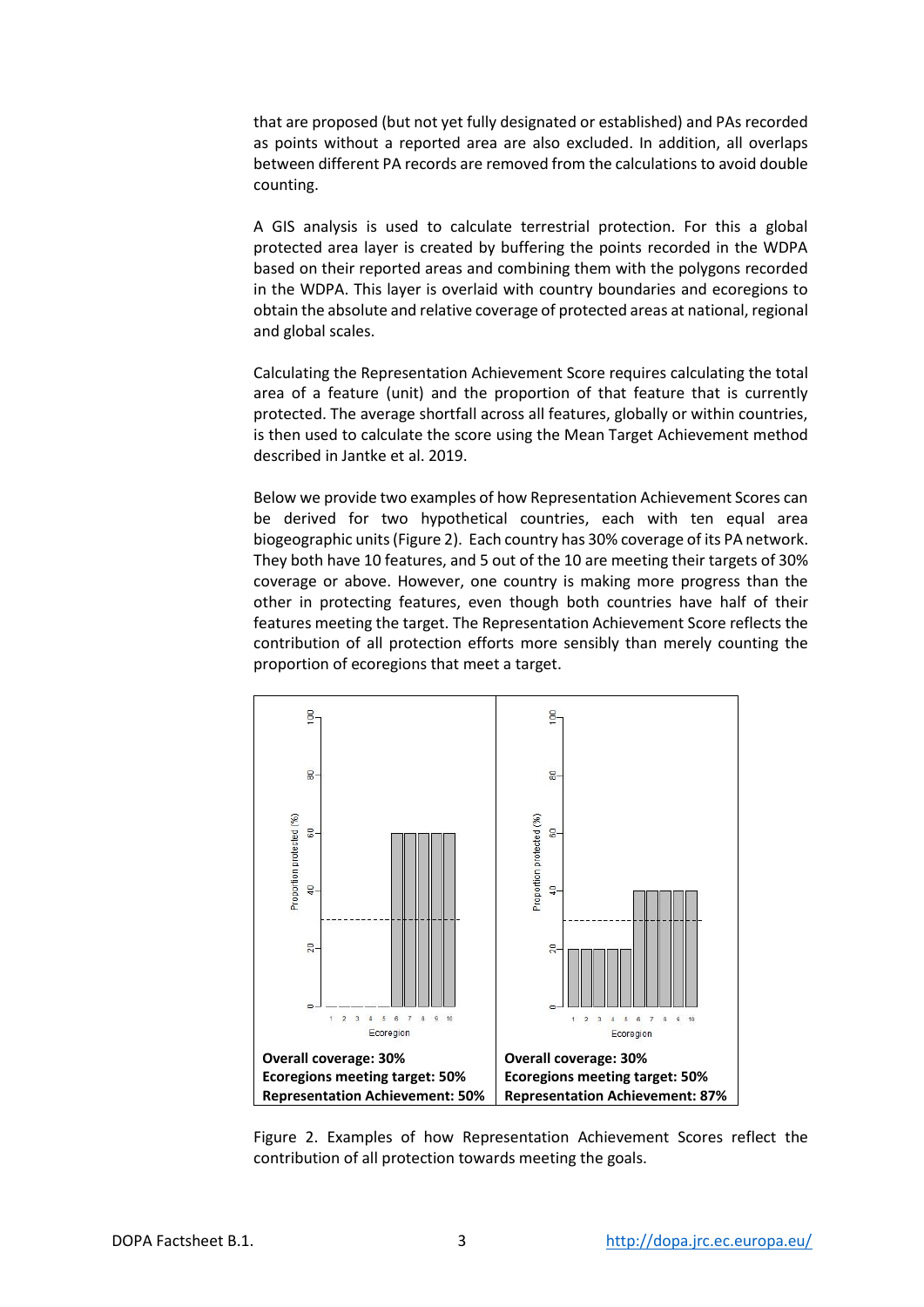

Figure 3. An example of the underlying data used to calculate the RAS for Kenya's ecoregional representation and PA estate.

| <b>ECOREGIONS (given 17% target)</b> |                     |                                        |                                      |                                               |  |
|--------------------------------------|---------------------|----------------------------------------|--------------------------------------|-----------------------------------------------|--|
| Total<br><b>Number</b>               | Overall<br>coverage | <b>Number</b><br><b>Meeting Target</b> | %<br><b>Ecoregions</b><br><b>Met</b> | Representation<br>Achievement<br><b>Score</b> |  |
| 13                                   | 12.5                | 4                                      | 30%                                  | 60%                                           |  |

#### **Input datasets** The indicator uses the following input datasets:

#### Protected Areas

- WDPA of January 2021 (UNEP-WCMC & IUCN, 2021).
	- o Latest version available from[: www.protectedplanet.net](http://www.protectedplanet.net/)

### Country boundaries

Country boundaries are built from a combination of GAUL country boundaries and EEZ exclusive economic zones (see Bastin *et al.*, 2017).